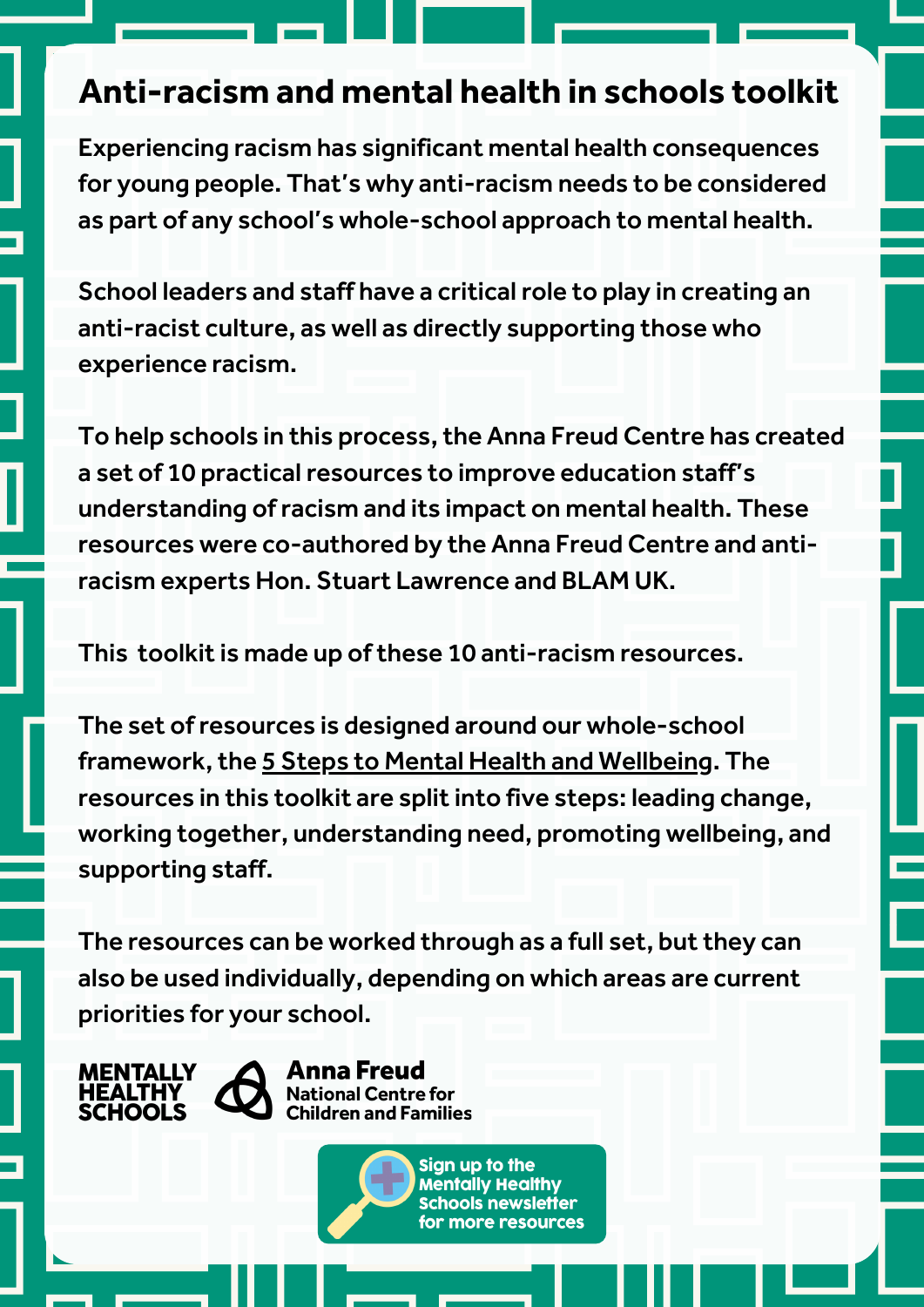## **Leading change**

**Reviewing existing school policies**

A guide to reviewing all of your existing school policies with an [anti-racist](https://www.bbc.co.uk/teach/teacher-resources-for-students-transitioning-to-secondary-school/zb68y9q) lens.

### Go to [resource](https://www.annafreud.org/schools-and-colleges/resources/reviewing-existing-school-policies-with-an-anti-racist-lens/)

#### **Anti-racism policy template**

A template for writing your own anti-racism policy in consultation with representatives from across the whole school community.

## Go to [resource](https://www.annafreud.org/schools-and-colleges/resources/anti-racism-policy-template)

## **Working together**

**How to practise cultural exchange in schools**

 $\bullet$ 

 $\bullet$ 

How to facilitate cultural exchange in schools and things to consider.

#### Go to [resource](https://www.annafreud.org/schools-and-colleges/resources/how-to-practise-cultural-exchange-in-schools/)  $\bullet$

#### **Representation in the curriculum**

An instructional case study from a school that set up a working group looking at diversifying their curriculum and ensuring that it is representative of their student population.

Go to [resource](https://www.annafreud.org/schools-and-colleges/resources/diversifying-the-curriculum-to-increase-representation/)  $\overline{G}$ 

## **Understanding need**

**Gathering student voice on racism and mental health in schools**

 $\boldsymbol{\varpi}$ 

Ways for schools to gather student voice, including suggested questions to add to a student survey.

Go to [resource](https://www.annafreud.org/schools-and-colleges/resources/gathering-student-voice-on-racism-and-mental-health-in-schools)